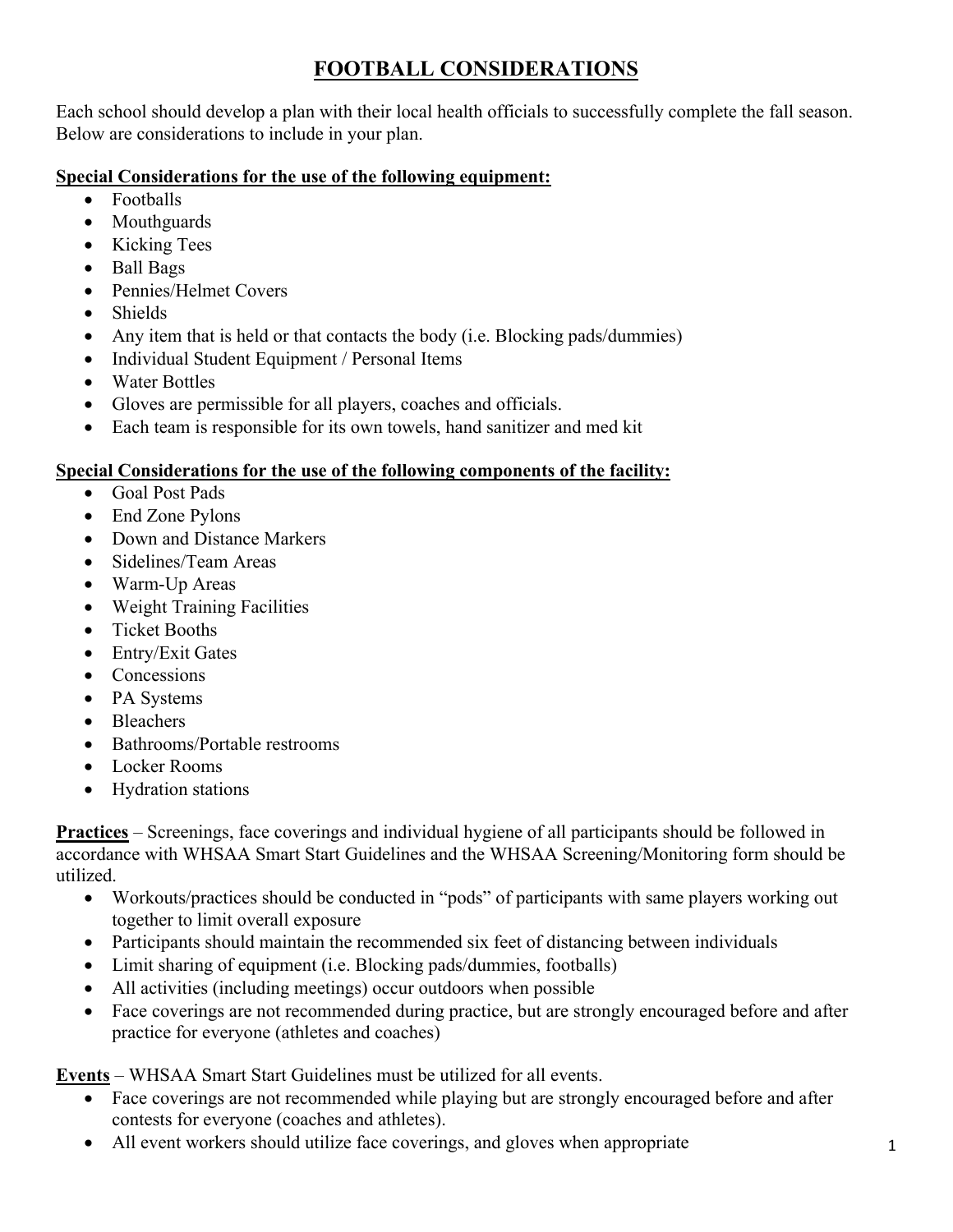• No pre or post game gatherings should take place to assist in limiting exposure. (i.e. Tailgating, BBQ's, etc.)

#### **Post Season:**

Depending on State Health Orders, the season may be shortened, and playoffs would begin earlier of reduced based on information provided to the WHSAA.

The five State Championships will be hosted at the highest seeds site. This is a one-year plan with the hopes of returning to the University of Wyoming the following year.

For the upcoming year, if the seeds are the same and have not played during the season, the following will be the host site:

| $1A-6man$  | The East will host                    |
|------------|---------------------------------------|
| $1A-9$ man | The West will host                    |
| 2Α         | The West will host                    |
| 3Α         | The East will host                    |
| 4Α         | Will be determined by coaches seeding |

#### **All NFHS Rules Considerations for Football should be utilized as appropriate.**



**2020 Football Rules Considerations**

In support of the NFHS Guidance for Opening Up High School Athletics and Activities, the NFHS Football Editorial Committee offers this document for state associations to consider whether any possible rules could be altered for the 2020 football season. The considerations outlined in this document are meant to decrease potential exposure to respiratory droplets by encouraging social distancing, limiting participation in administrative tasks to essential personnel and allowing for appropriate protective equipment.

### **Return to Competition**

#### **1. FOOTBALL RULES CONSIDERATIONS**

- o **TEAM BOX (Rule 1-2-3g)**
	- The team box may be extended on both sides of the field to the 10-yard lines (for players only) in order for more social-distancing space for the teams.
	- **Maintain social distancing of 6 feet at all times while in the team box.**
	- Do not share uniforms, towels and other apparel and equipment.
- o **BALL (Rule 1-3-2)**
	- The ball should be cleaned and sanitized throughout the contest as recommended by the ball manufacturer.
	- The ball holders should maintain social distancing of 6 feet at all times during the contest.
- o **FACE MASKS [Rules 1-5-1a, 1-5-3c(4)]**
	- Cloth face coverings are permissible.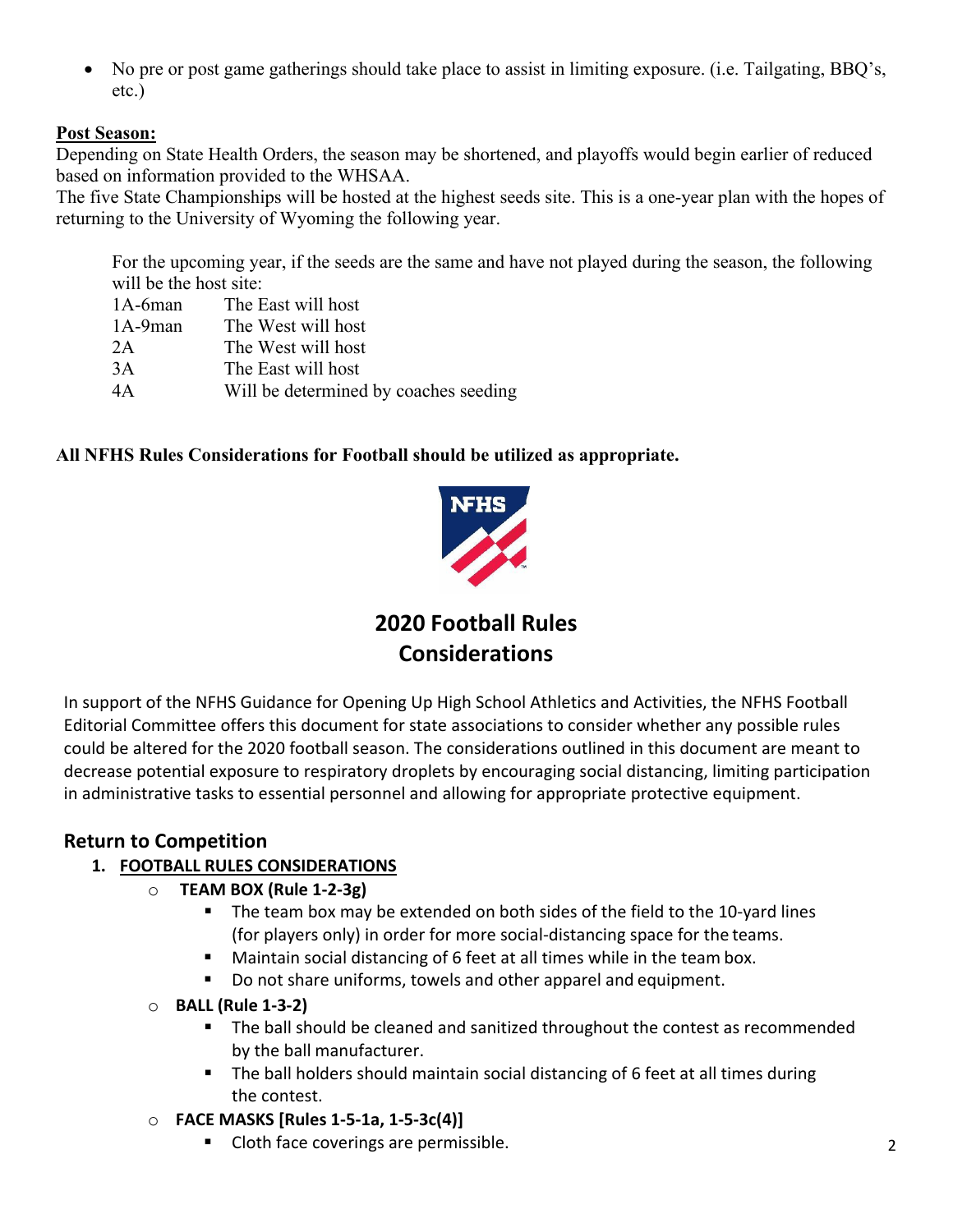**Plastic shields covering the entire face (unless integrated into the face mask and** attached to the helmet and clear without the presence of any tint) shall not be allowed during the contest.

## o **TOOTH AND MOUTH PROTECTORS [Rule 1-5-1d(5)]**

 *\*\*Still being determined at this time on how to best handle the tooth and mouth protector during the contest. The NFHS SMAC will update the membership as soon as guidance is developed for all sports that require a tooth and mouth protector.*

### o **GLOVES (Rule 1-5-2b)**

 Gloves are permissible but still must comply with Rule 1-5-2b by meeting either the NOCSAE Standard or the SFIA Specification.

# **2. FOOTBALL GAME OFFICIALS MANUAL CONSIDERATIONS**

# o **GAME OFFICIALS UNIFORM AND EQUIPMENT**

- **Electronic whistles are permissible (supplies are limited).** 
	- Choose a whistle whose tone will carry outside.
	- Fox 40 Mini -
	- Fox 40 Unisex Electronic (3 tone) -
	- Ergo-Guard (3 tone) orange
	- Windsor (3 tone)
	- Check the market for other choices
- **Cloth face coverings are permissible.**
- Gloves are permissible.
- Do not share uniforms, towels and other apparel and equipment.

# o **PREGAME CONFERENCE, COIN TOSS AND OVERTIME PROCEDURES**

- **For the coin toss, limit attendees to the referee, umpire and one** designated representative from each team.
- Coin toss should take place in the center of the field with designated individuals maintaining social distancing of 6 feet.
- No handshakes prior to and following the coin toss.
- Maintain social distancing of 6 feet while performing all pregame responsibilities with all officiating crew members, game administration staff, line-to-gain crew, clock operators, individuals handling the balls during the game and team personnel.
- **For the overtime procedure, please use the same procedure as used at the start of** the contest for the coin toss.

# **3. PRE AND POST GAME CONSIDERATIONS**

- Suspend pregame protocol of shaking hands during introductions.
- **Suspend postgame protocol of shaking hands.**

### **4. FINAL CONSIDERATIONS FOR FOOTBALL**

- **Before, during and after the contest, players, coaches, game officials, team** personnel and game administration officials should wash and sanitize their hands as often as possible.
- Maintain social distancing of 6 feet at all times while on the sidelines and on the field of play when possible.
- **Exeryone should have their own beverage container that is not shared.**
- Cloth face coverings are permissible for all coaches and team staff and for all